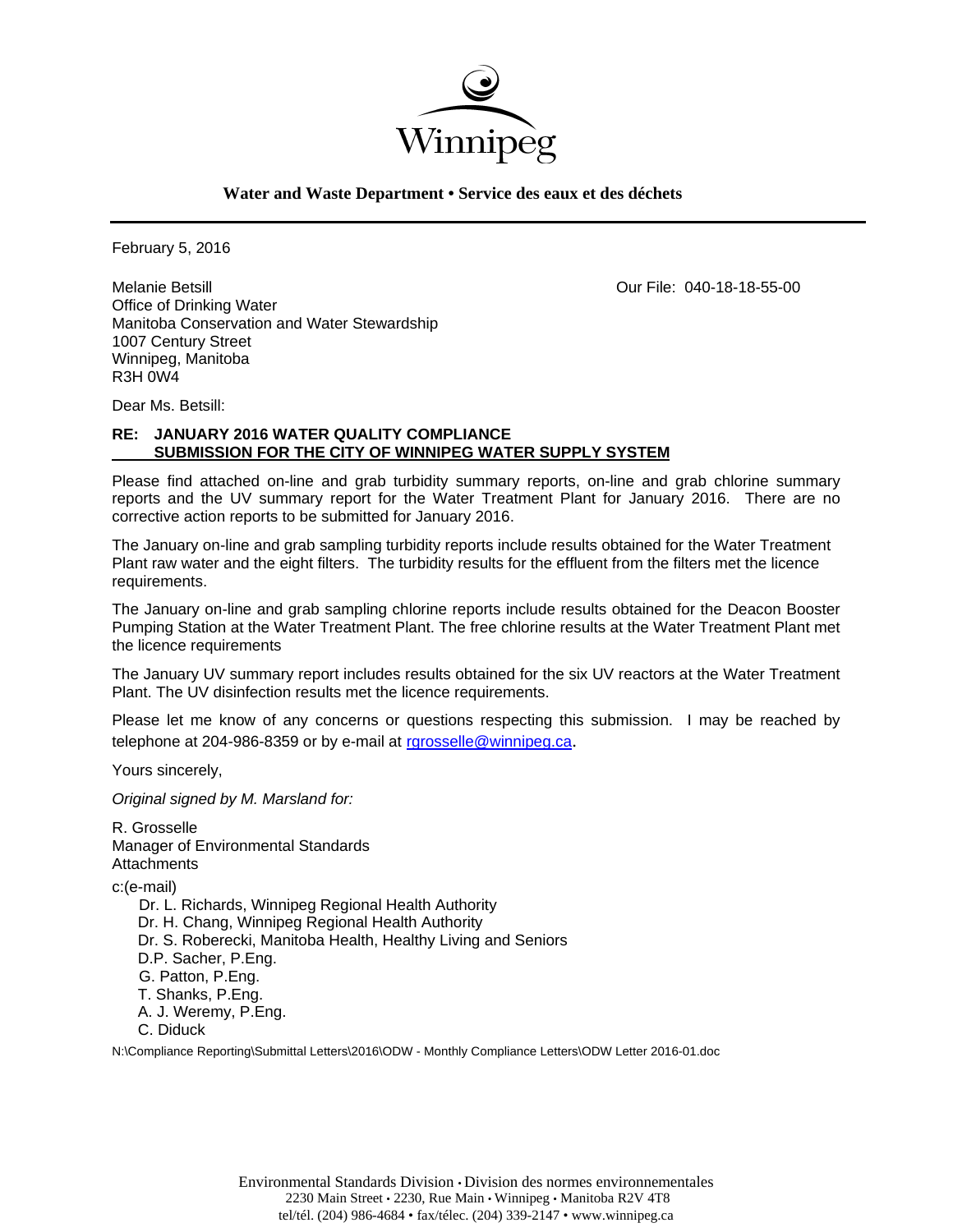

### **CITY OF WINNIPEG**WATER AND WASTE DEPARTMENT

 Water System Code: **252.00** Licence Number: **PWS-09-412 AA**

### WATER SERVICES WATER TREATMENT PLANT TURBIDITY ON-LINE MONITORING REPORT

|                                                     | January 2016 Turbidity (NTU)                                                                |      |      |               |       |               |      |               |           |               |           |               |           |               |      |               |           |               |
|-----------------------------------------------------|---------------------------------------------------------------------------------------------|------|------|---------------|-------|---------------|------|---------------|-----------|---------------|-----------|---------------|-----------|---------------|------|---------------|-----------|---------------|
|                                                     |                                                                                             | Raw  |      | Filter #1     |       | Filter #2     |      | Filter #3     |           | Filter #4     | Filter #5 |               | Filter #6 | Filter #7     |      | Filter #8     |           |               |
|                                                     | Date                                                                                        | Avg  | Avg  | Max           | Avg   | Max           | Avg  | Max           | Avg       | Max           | Avg       | Max           | Avg       | Max           | Avg  | Max           | Avg       | Max           |
|                                                     | 1/01/2016                                                                                   | 0.56 | 0.03 | 0.10          | 0.05  | 0.13          | 0.05 | 0.14          | 0.04      | 0.06          | 0.03      | 0.08          | 0.07      | 0.09          | 0.02 | 0.08          | 0.02      | 0.07          |
|                                                     | 2/01/2016                                                                                   | 0.55 | 0.05 | 0.10          | 0.05  | 0.14          | 0.04 | 0.15          | 0.05      | 0.13          | 0.03      | 0.05          | 0.05      | 0.14          | 0.02 | 0.04          | 0.01      | 0.08          |
|                                                     | 3/01/2016                                                                                   | 0.55 | 0.04 | 0.11          | 0.08  | 0.11          | 0.05 | 0.07          | 0.04      | 0.15          | 0.04      | 0.09          | 0.05      | 0.14          | 0.02 | 0.09          | 0.01      | 0.03          |
|                                                     | 4/01/2016                                                                                   | 0.54 | 0.03 | 0.05          | 0.06  | 0.12          | 0.04 | 0.11          | 0.04      | 0.06          | 0.03      | 0.07          | 0.07      | 0.10          | 0.02 | 0.08          | <b>OL</b> | <b>OL</b>     |
|                                                     | 5/01/2016                                                                                   | 0.53 | 0.04 | 0.10          | 0.05  | 0.12          | 0.03 | 0.13          | 0.04      | 0.12          | 0.02      | 0.04          | 0.08      | 0.13          | 0.02 | 0.03          | OL        | OL            |
|                                                     | 6/01/2016                                                                                   | 0.54 | 0.03 | 0.09          | 0.06  | 0.08          | 0.03 | 0.04          | 0.04      | 0.12          | 0.04      | 0.07          | 0.08      | 0.16          | 0.02 | 0.08          | <b>OL</b> | <b>OL</b>     |
|                                                     | 7/01/2016                                                                                   | 0.53 | 0.03 | 0.05          | 0.05  | 0.12          | 0.04 | 0.13          | 0.05      | 0.06          | 0.02      | 0.08          | 0.11      | 0.13          | 0.01 | 0.08          | 0.02      | 0.10          |
|                                                     | 8/01/2016                                                                                   | 0.51 | 0.05 | 0.11          | 0.06  | 0.09          | 0.03 | 0.18          | 0.05      | 0.14          | 0.04      | 0.07          | 0.07      | 0.18          | 0.03 | 0.06          | 0.02      | 0.08          |
|                                                     | 9/01/2016                                                                                   | 0.51 | 0.03 | 0.09          | 0.06  | 0.13          | 0.03 | 0.05          | 0.03      | 0.06          | 0.03      | 0.08          | 0.07      | 0.10          | 0.01 | 0.07          | 0.02      | 0.07          |
|                                                     | 10/01/2016                                                                                  | 0.49 | 0.03 | 0.06          | 0.04  | 0.09          | 0.01 | 0.13          | 0.04      | 0.13          | 0.02      | 0.05          | 0.06      | 0.15          | 0.01 | 0.02          | 0.01      | 0.04          |
|                                                     | 11/01/2016                                                                                  | 0.49 | 0.02 | 0.06          | 0.04  | 0.06          | 0.01 | 0.08          | OL        | OL            | 0.02      | 0.04          | 0.06      | 0.28          | 0.01 | 0.04          | 0.01      | 0.03          |
|                                                     | 12/01/2016                                                                                  | 0.50 | 0.04 | 0.12          | 0.07  | 0.09          | 0.02 | 0.04          | <b>OL</b> | OL            | 0.04      | 0.07          | 0.07      | 0.16          | 0.02 | 0.08          | 0.02      | 0.03          |
|                                                     | 13/01/2016                                                                                  | 0.51 | 0.05 | 0.06          | 0.07  | 0.12          | 0.05 | 0.13          | OL        | OL            | 0.03      | 0.08          | 0.10      | 0.12          | 0.02 | 0.09          | 0.02      | 0.08          |
|                                                     | 14/01/2016                                                                                  | 0.51 | 0.05 | 0.11          | 0.06  | 0.08          | 0.04 | 0.14          | 0.02      | 0.16          | 0.04      | 0.07          | 0.09      | 0.17          | 0.03 | 0.06          | 0.01      | 0.09          |
|                                                     | 15/01/2016                                                                                  | 0.49 | 0.03 | 0.30          | 0.08  | 0.30          | 0.03 | 0.05          | 0.07      | 0.30          | 0.03      | 0.09          | 0.06      | 0.11          | 0.02 | 0.09          | 0.03      | 0.07          |
|                                                     | 16/01/2016                                                                                  | 0.49 | 0.06 | 0.08          | 0.05  | 0.15          | 0.04 | 0.18          | 0.05      | 0.17          | 0.03      | 0.06          | 0.10      | 0.18          | 0.02 | 0.03          | 0.02      | 0.09          |
|                                                     | 17/01/2016                                                                                  | 0.48 | 0.05 | 0.12          | 0.08  | 0.11          | 0.04 | 0.15          | 0.05      | 0.08          | <b>OL</b> | OL            | 0.08      | 0.17          | 0.03 | 0.12          | 0.02      | 0.04          |
|                                                     | 18/01/2016                                                                                  | 0.47 | 0.04 | 0.13          | 0.07  | 0.15          | 0.05 | 0.07          | 0.07      | 0.15          | <b>OL</b> | <b>OL</b>     | 0.09      | 0.11          | 0.02 | 0.10          | 0.03      | 0.09          |
|                                                     | 19/01/2016                                                                                  | 0.47 | 0.07 | 0.08          | 0.06  | 0.10          | 0.06 | 0.15          | 0.07      | 0.15          | <b>OL</b> | OL            | 0.11      | 0.17          | 0.03 | 0.04          | 0.02      | 0.08          |
|                                                     | 20/01/2016                                                                                  | 0.47 | 0.05 | 0.15          | 0.10  | 0.16          | 0.05 | 0.14          | 0.07      | 0.12          | 0.04      | 0.14          | 0.08      | 0.19          | 0.04 | 0.10          | 0.03      | 0.06          |
|                                                     | 21/01/2016                                                                                  | 0.48 | 0.07 | 0.14          | 0.07  | 0.21          | 0.09 | 0.19          | 0.07      | 0.17          | 0.03      | 0.07          | 0.08      | 0.13          | 0.02 | 0.11          | 0.02      | 0.08          |
|                                                     | 22/01/2016                                                                                  | 0.48 | 0.08 | 0.16          | 0.09  | 0.12          | 0.06 | 0.19          | 0.06      | 0.18          | 0.06      | 0.11          | 0.04      | 0.13          | 0.05 | 0.06          | 0.01      | 0.02          |
|                                                     | 23/01/2016                                                                                  | 0.48 | 0.06 | 0.17          | 0.09  | 0.17          | 0.07 | 0.09          | 0.08      | 0.11          | 0.04      | 0.11          | 0.04      | 0.07          | 0.03 | 0.13          | 0.02      | 0.08          |
|                                                     | 24/01/2016                                                                                  | 0.47 | 0.10 | 0.12          | 0.09  | 0.17          | 0.09 | 0.19          | 0.07      | 0.17          | 0.04      | 0.06          | OL        | OL            | 0.04 | 0.14          | 0.02      | 0.10          |
|                                                     | 25/01/2016                                                                                  | 0.50 | 0.09 | 0.19          | 0.10  | 0.13          | 0.09 | 0.21          | 0.08      | 0.19          | 0.06      | 0.12          | OL        | OL            | 0.05 | 0.07          | 0.02      | 0.09          |
|                                                     | 26/01/2016                                                                                  | 0.51 | 0.08 | 0.15          | 0.10  | 0.20          | 0.07 | 0.19          | 0.06      | 0.11          | 0.04      | 0.11          | OL        | OL            | 0.05 | 0.13          | 0.02      | 0.03          |
|                                                     | 27/01/2016                                                                                  | 0.52 | 0.05 | 0.08          | 0.05  | 0.12          | 0.06 | 0.11          | 0.05      | 0.17          | 0.03      | 0.07          | OL        | OL            | 0.03 | 0.07          | 0.01      | 0.08          |
|                                                     | 28/01/2016                                                                                  | 0.51 | 0.04 | 0.10          | 0.04  | 0.06          | 0.03 | 0.15          | 0.03      | 0.10          | 0.03      | 0.06          | 0.01      | 0.11          | 0.02 | 0.04          | 0.00      | 0.02          |
|                                                     | 29/01/2016                                                                                  | 0.51 | 0.02 | 0.07          | 0.03  | 0.09          | 0.01 | 0.04          | 0.02      | 0.05          | 0.02      | 0.05          | 0.01      | 0.22          | 0.01 | 0.05          | 0.01      | 0.01          |
|                                                     | 30/01/2016                                                                                  | 0.50 | 0.03 | 0.04          | 0.02  | 0.08          | 0.03 | 0.10          | 0.03      | 0.09          | 0.02      | 0.04          | 0.01      | 0.05          | 0.00 | 0.02          | 0.00      | 0.02          |
|                                                     | 31/01/2016                                                                                  | 0.51 | 0.02 | 0.06          | 0.03  | 0.05          | 0.02 | 0.09          | 0.02      | 0.08          | 0.02      | 0.04          | 0.01      | 0.02          | OL   | OL            | 0.01      | 0.02          |
|                                                     | Total Number of Measurements Taken, A:<br>Turbidity Standard for Monitoring Location (NTU): |      |      | 15002<br>0.30 |       | 10587<br>0.30 |      | 15461<br>0.30 |           | 10341<br>0.30 |           | 14022<br>0.30 |           | 13204<br>0.30 |      | 13287<br>0.30 |           | 13372<br>0.30 |
| Number of Measurements Meeting Standard, B:         |                                                                                             |      |      | 15002         | 10587 |               |      | 15461         |           | 10341         |           | 14022         |           | 13204         |      | 13287         |           | 13372         |
| Compliance with Turbidity Standard, C = B/A X 100%: |                                                                                             |      |      | 100.00%       |       | 100.00%       |      | 100.00%       |           | 100.00%       |           | 100.00%       |           | 100.00%       |      | 100.00%       |           | 100.00%       |

OL <sup>=</sup> Offline

#### File Path: N:\Water Treatment Branch\Administration\Reports\Regulatory Submissions\Turbidity\2016\01-January

Submitted By (Print): D.Merredew **Signature:** Original signed by D.Merredew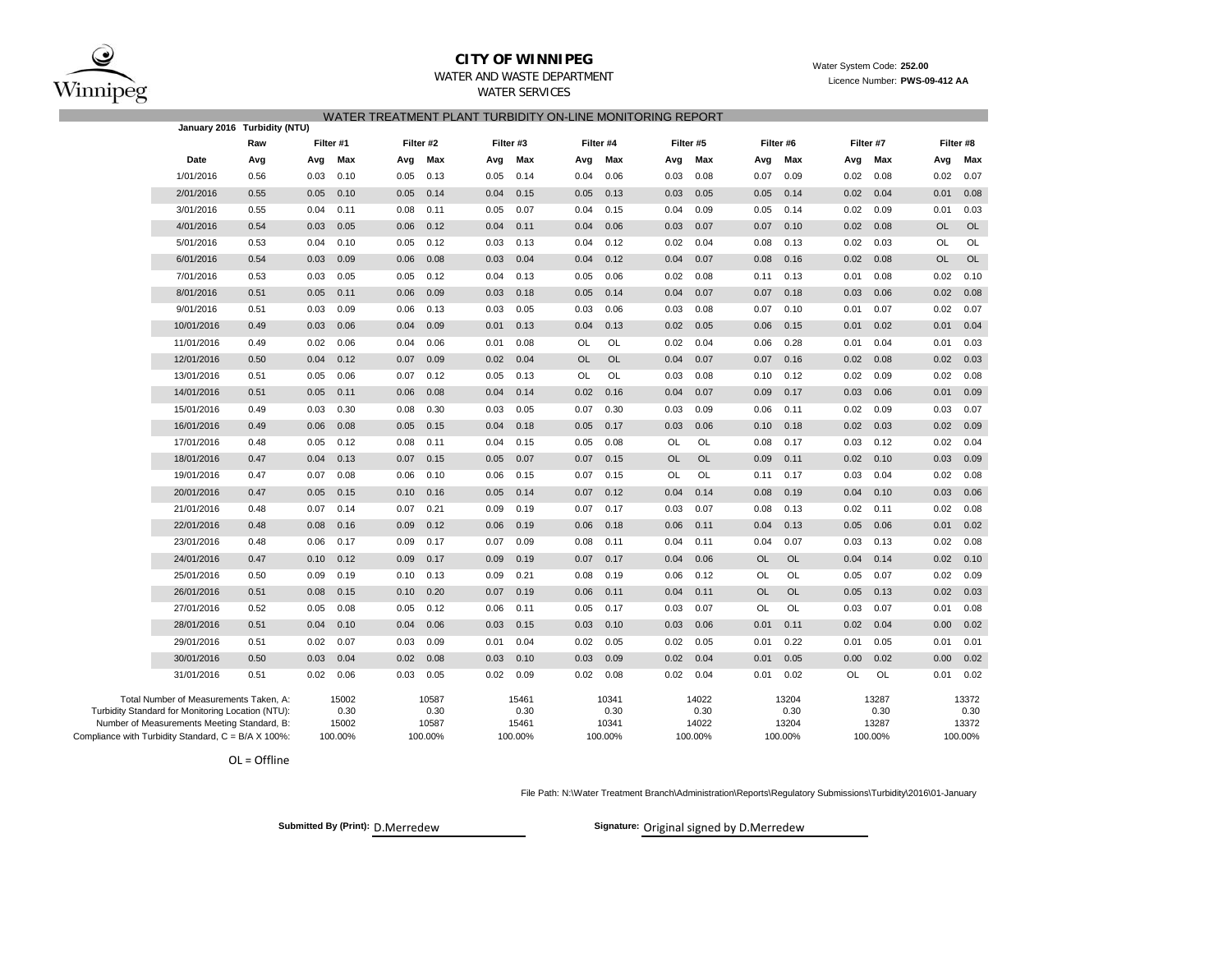

#### CITY OF WINNIPEG WATER AND WASTE DEPARTMENTENVIRONMENTAL STANDARDS DIVISION

#### **WATER TREATMENT PLANT TURBIDITY GRAB MONITORING REPORT**

| Water System Code: 252.00                          | <b>Turbidity (NTU)</b> |                  |           |           |           |                     |           |                     |           |                 |           |           |                     |           |                 |           |                 |           |
|----------------------------------------------------|------------------------|------------------|-----------|-----------|-----------|---------------------|-----------|---------------------|-----------|-----------------|-----------|-----------|---------------------|-----------|-----------------|-----------|-----------------|-----------|
| Licence No. PWS-09-412 AA                          |                        |                  |           |           |           |                     |           |                     |           |                 |           |           |                     |           |                 |           |                 |           |
| Date                                               |                        | <b>Raw Water</b> |           | Filter 1  |           | Filter <sub>2</sub> |           | Filter <sub>3</sub> |           | <b>Filter 4</b> |           | Filter 5  | Filter <sub>6</sub> |           | <b>Filter 7</b> |           | <b>Filter 8</b> |           |
|                                                    | Grab                   | Analyser         | Grab      | Analyser  | Grab      | Analyser            | Grab      | Analyser            | Grab      | Analyser        | Grab      | Analyser  | Grab                | Analyser  | Grab            | Analyser  | Grab            | Analyser  |
| 01-Jan-2016                                        | 0.53                   | 0.55             | 0.17      | 0.03      | 0.14      | 0.08                | 0.17      | 0.06                | 0.13      | 0.03            | 0.18      | 0.06      | 0.12                | 0.06      | 0.12            | <0.02     | 0.13            | 0.04      |
| 02-Jan-2016                                        | <b>NS</b>              | <b>NS</b>        | <b>NS</b> | <b>NS</b> | <b>NS</b> | <b>NS</b>           | <b>NS</b> | <b>NS</b>           | <b>NS</b> | <b>NS</b>       | <b>NS</b> | <b>NS</b> | <b>NS</b>           | <b>NS</b> | <b>NS</b>       | <b>NS</b> | <b>NS</b>       | <b>NS</b> |
| 03-Jan-2016                                        | <b>NS</b>              | <b>NS</b>        | <b>NS</b> | <b>NS</b> | <b>NS</b> | <b>NS</b>           | <b>NS</b> | <b>NS</b>           | <b>NS</b> | <b>NS</b>       | <b>NS</b> | <b>NS</b> | <b>NS</b>           | <b>NS</b> | <b>NS</b>       | <b>NS</b> | 0.13            | 0.07      |
| 04-Jan-2016                                        | 0.57                   | 0.53             | 0.11      | 0.02      | 0.14      | 0.08                | 0.16      | 0.05                | 0.12      | 0.03            | 0.08      | 0.02      | 0.14                | 0.06      | 0.10            | 0.02      | O/L             | O/L       |
| 05-Jan-2016                                        | 0.58                   | 0.52             | 0.13      | 0.03      | 0.17      | 0.06                | 0.13      | 0.03                | 0.16      | 0.03            | 0.11      | 0.03      | 0.14                | 0.10      | 0.12            | <0.02     | O/L             | O/L       |
| 06-Jan-2016                                        | 0.55                   | 0.53             | 0.14      | 0.04      | 0.11      | 0.06                | 0.13      | 0.03                | 0.17      | 0.02            | 0.12      | 0.03      | 0.15                | 0.08      | 0.17            | 0.03      | O/L             | O/L       |
| 07-Jan-2016                                        | 0.55                   | 0.52             | 0.13      | 0.02      | 0.20      | 0.11                | 0.17      | 0.05                | 0.12      | 0.03            | 0.09      | 0.02      | 0.12                | 0.09      | 0.10            | 0.06      | 0.16            | 0.07      |
| 08-Jan-2016                                        | 0.59                   | 0.50             | 0.16      | 0.05      | 0.13      | 0.07                | 0.15      | 0.04                | 0.18      | 0.05            | 0.12      | 0.04      | 0.18                | 0.12      | 0.13            | 0.02      | 0.11            | 0.04      |
| 09-Jan-2016                                        | <b>NS</b>              | <b>NS</b>        | <b>NS</b> | <b>NS</b> | <b>NS</b> | <b>NS</b>           | <b>NS</b> | <b>NS</b>           | <b>NS</b> | <b>NS</b>       | <b>NS</b> | <b>NS</b> | <b>NS</b>           | <b>NS</b> | <b>NS</b>       | <b>NS</b> | 0.09            | 0.03      |
| 10-Jan-2016                                        | <b>NS</b>              | <b>NS</b>        | <b>NS</b> | <b>NS</b> | <b>NS</b> | <b>NS</b>           | <b>NS</b> | <b>NS</b>           | <b>NS</b> | <b>NS</b>       | <b>NS</b> | <b>NS</b> | <b>NS</b>           | <b>NS</b> | <b>NS</b>       | <b>NS</b> | <b>NS</b>       | <b>NS</b> |
| 11-Jan-2016                                        | 0.51                   | 0.47             | 0.10      | 0.02      | 0.09      | 0.05                | 0.10      | < 0.02              | O/L       | O/L             | 0.09      | < 0.02    | 0.10                | 0.07      | 0.08            | <0.02     | 0.09            | <0.02     |
| 12-Jan-2016                                        | 0.54                   | 0.50             | 0.11      | 0.03      | 0.14      | 0.08                | 0.15      | 0.03                | O/L       | O/L             | 0.13      | 0.05      | 0.13                | 0.08      | 0.15            | 0.03      | 0.10            | 0.04      |
| 13-Jan-2016                                        | 0.51                   | 0.50             | 0.13      | 0.04      | 0.16      | 0.09                | 0.19      | 0.05                | O/L       | O/L             | 0.12      | 0.03      | 0.13                | 0.06      | 0.12            | <0.02     | 0.14            | 0.05      |
| 14-Jan-2016                                        | 0.49                   | 0.50             | 0.16      | 0.06      | 0.13      | 0.07                | 0.24      | 0.09                | 0.19      | 0.16            | 0.12      | 0.04      | 0.20                | 0.14      | 0.13            | 0.02      | 0.10            | 0.03      |
| 15-Jan-2016                                        | 0.54                   | 0.49             | 0.12      | 0.03      | 0.15      | 0.09                | 0.15      | 0.03                | 0.14      | 0.04            | 0.19      | 0.08      | 0.13                | 0.09      | 0.17            | 0.04      | 0.13            | 0.04      |
| 16-Jan-2016                                        | <b>NS</b>              | <b>NS</b>        | <b>NS</b> | <b>NS</b> | <b>NS</b> | <b>NS</b>           | <b>NS</b> | <b>NS</b>           | 0.15      | 0.08            | <b>NS</b> | <b>NS</b> | <b>NS</b>           | <b>NS</b> | <b>NS</b>       | <b>NS</b> | <b>NS</b>       | <b>NS</b> |
| 17-Jan-2016                                        | <b>NS</b>              | <b>NS</b>        | <b>NS</b> | <b>NS</b> | <b>NS</b> | <b>NS</b>           | <b>NS</b> | <b>NS</b>           | <b>NS</b> | <b>NS</b>       | O/L       | O/L       | <b>NS</b>           | <b>NS</b> | <b>NS</b>       | <b>NS</b> | <b>NS</b>       | <b>NS</b> |
| 18-Jan-2016                                        | 0.55                   | 0.46             | 0.13      | 0.04      | 0.19      | 0.10                | 0.18      | 0.05                | 0.17      | 0.06            | O/L       | O/L       | 0.12                | 0.09      | 0.11            | <0.02     | 0.15            | 0.06      |
| 19-Jan-2016                                        | 0.49                   | 0.46             | 0.14      | 0.04      | 0.13      | 0.07                | 0.23      | 0.08                | 0.21      | 0.09            | O/L       | O/L       | 0.14                | 0.10      | 0.12            | <0.02     | 0.11            | 0.03      |
| 20-Jan-2016                                        | 0.51                   | 0.48             | 0.24      | 0.11      | 0.22      | 0.11                | 0.22      | 0.07                | 0.19      | 0.06            | 0.18      | 0.07      | 0.15                | 0.10      | 0.19            | 0.05      | 0.16            | 0.05      |
| 21-Jan-2016                                        | 0.57                   | 0.45             | 0.17      | 0.05      | 0.25      | 0.14                | 0.24      | 0.08                | 0.26      | 0.09            | 0.14      | 0.04      | 0.11                | 0.10      | 0.14            | <0.02     | 0.22            | 0.06      |
| 22-Jan-2016                                        | 0.53                   | 0.46             | 0.21      | 0.11      | 0.17      | 0.11                | 0.22      | 0.12                | 0.17      | 0.04            | 0.14      | 0.05      | 0.20                | 0.09      | 0.15            | 0.04      | 0.13            | 0.02      |
| 23-Jan-2016                                        | <b>NS</b>              | <b>NS</b>        | <b>NS</b> | <b>NS</b> | <b>NS</b> | <b>NS</b>           | <b>NS</b> | <b>NS</b>           | <b>NS</b> | <b>NS</b>       | <b>NS</b> | <b>NS</b> | <b>NS</b>           | <b>NS</b> | <b>NS</b>       | <b>NS</b> | <b>NS</b>       | <b>NS</b> |
| 24-Jan-2016                                        | <b>NS</b>              | <b>NS</b>        | <b>NS</b> | <b>NS</b> | <b>NS</b> | <b>NS</b>           | <b>NS</b> | <b>NS</b>           | <b>NS</b> | <b>NS</b>       | <b>NS</b> | <b>NS</b> | O/L                 | O/L       | <b>NS</b>       | <b>NS</b> | <b>NS</b>       | <b>NS</b> |
| 25-Jan-2016                                        | 0.51                   | 0.49             | 0.23      | 0.12      | 0.18      | 0.11                | 0.24      | 0.11                | 0.19      | 0.06            | 0.15      | 0.05      | O/L                 | O/L       | 0.14            | 0.04      | 0.13            | 0.02      |
| 26-Jan-2016                                        | 0.53                   | 0.50             | 0.15      | 0.07      | 0.17      | 0.11                | 0.19      | 0.07                | 0.15      | 0.04            | 0.16      | 0.06      | O/L                 | O/L       | 0.16            | 0.06      | 0.13            | 0.03      |
| 27-Jan-2016                                        | 0.46                   | 0.50             | 0.14      | 0.04      | 0.16      | 0.07                | 0.18      | 0.06                | 0.15      | 0.05            | 0.09      | 0.02      | O/L                 | O/L       | 0.09            | 0.02      | 0.12            | 0.03      |
| 28-Jan-2016                                        | 0.47                   | 0.50             | 0.13      | 0.04      | 0.11      | 0.05                | 0.28      | 0.15                | 0.12      | 0.02            | 0.08      | 0.02      | 0.10                | 0.02      | 0.09            | < 0.02    | 0.08            | <0.02     |
| 29-Jan-2016                                        | 0.45                   | 0.47             | 0.08      | < 0.02    | 0.12      | 0.04                | 0.11      | 0.02                | 0.09      | <0.02           | 0.12      | 0.05      | 0.13                | 0.03      | 0.10            | <0.02     | 0.08            | <0.02     |
| 30-Jan-2016                                        | <b>NS</b>              | <b>NS</b>        | <b>NS</b> | <b>NS</b> | <b>NS</b> | <b>NS</b>           | <b>NS</b> | <b>NS</b>           | <b>NS</b> | <b>NS</b>       | <b>NS</b> | <b>NS</b> | <b>NS</b>           | <b>NS</b> | <b>NS</b>       | <b>NS</b> | <b>NS</b>       | <b>NS</b> |
| 31-Jan-2016                                        | <b>NS</b>              | <b>NS</b>        | <b>NS</b> | <b>NS</b> | <b>NS</b> | <b>NS</b>           | <b>NS</b> | <b>NS</b>           | <b>NS</b> | <b>NS</b>       | <b>NS</b> | <b>NS</b> | <b>NS</b>           | <b>NS</b> | O/L             | O/L       | <b>NS</b>       | <b>NS</b> |
| Total number of measurements taken, A:             |                        |                  | 21        |           | 21        |                     | 21        |                     | 19        |                 | 19        |           | 18                  |           | 21              |           | 20              |           |
| Turbidity Standard for Monitoring Location (NTU):  |                        |                  | 0.30      |           | 0.30      |                     | 0.30      |                     | 0.30      |                 | 0.30      |           | 0.30                |           | 0.30            |           | 0.30            |           |
| Number of measurements meeting standard, B:        |                        |                  | 21        |           | 21        |                     | 21        |                     | 19        |                 | 19        |           | 18                  |           | 21              |           | 20              |           |
| Compliance with Turbidity Standard, C= B/A X 100%: |                        |                  | 100%      |           | 100%      |                     | 100%      |                     | 100%      |                 | 100%      |           | 100%                |           | 100%            |           | 100%            |           |

NS: No Sample NA: Not Analyzed OL: Off-Line

**Comments:**

 **Report Compiled By: H.Demchenko**

**Approved in LIMS By: C.Diduck**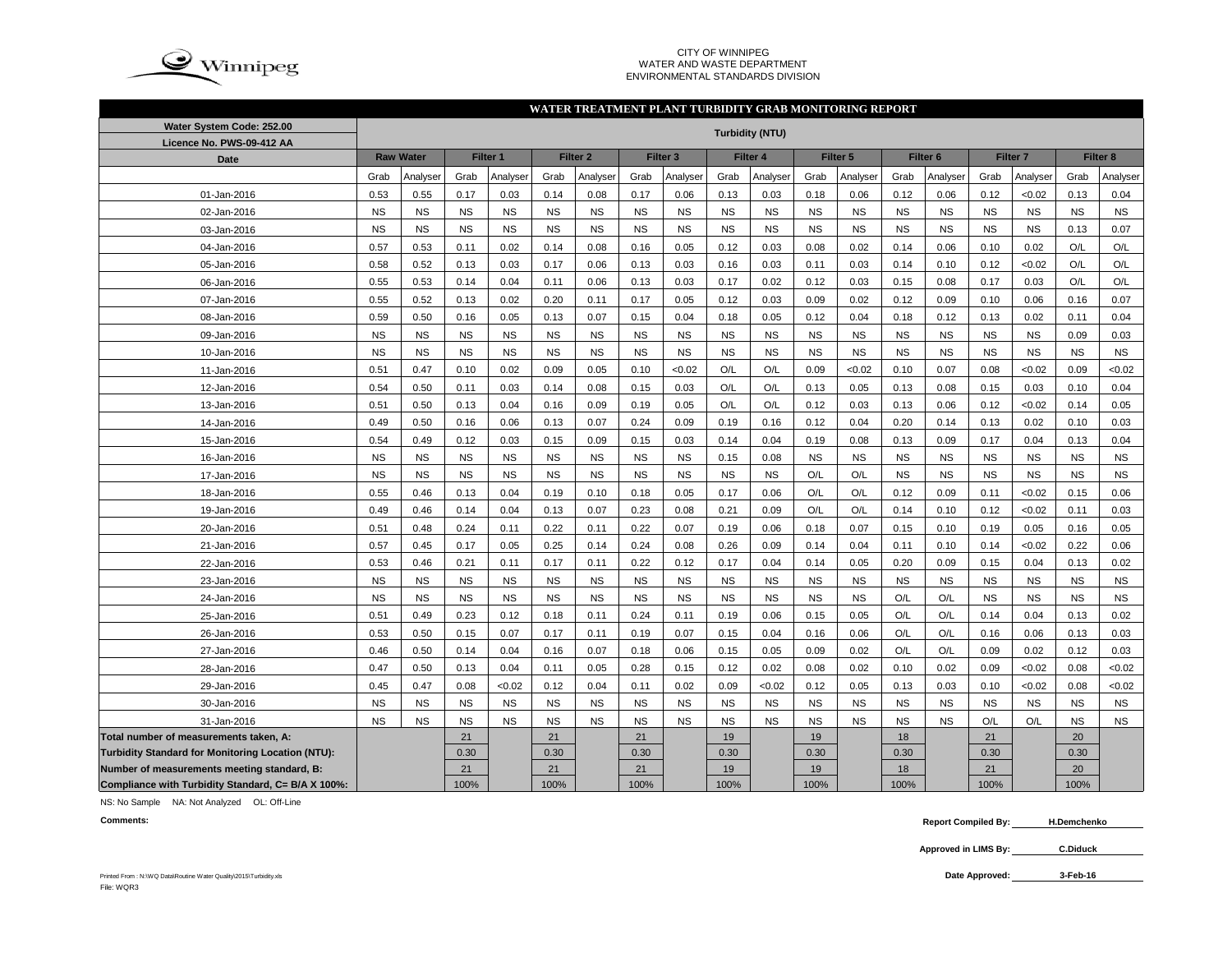

**City of Winnipeg**

Water and Waste Department

Water Services

# Deacon Booster Pumping Station WATER TREATMENT PLANT FREE CHLORINE ON-LINE MONITORING REPORT

| Water System Code:     |  |
|------------------------|--|
| Licence Number:        |  |
| <b>Report Created:</b> |  |

Water System Code: **252.00** Licence Number: **PWS-09-412 AA**

01 February 2016 **Report Period: January 2016** Report Period: January 2016

|                                             |         | <b>BRANCH1</b><br>[mg/L] | <b>BRANCH 2</b><br>[mg/L] |         |  |  |  |  |
|---------------------------------------------|---------|--------------------------|---------------------------|---------|--|--|--|--|
| Date                                        | Average | Minimum                  | Average                   | Minimum |  |  |  |  |
| 1/01/2016                                   | 1.09    | 1.04                     | 1.06                      | 1.02    |  |  |  |  |
| 2/01/2016                                   | 1.09    | 1.07                     | 1.04                      | 1.01    |  |  |  |  |
| 3/01/2016                                   | 1.10    | 1.06                     | 1.02                      | 0.98    |  |  |  |  |
| 4/01/2016                                   | 1.03    | 0.90                     | 1.01                      | 0.86    |  |  |  |  |
| 5/01/2016                                   | 1.03    | 0.98                     | 1.01                      | 0.96    |  |  |  |  |
| 6/01/2016                                   | 1.07    | 1.00                     | 1.06                      | 0.93    |  |  |  |  |
| 7/01/2016                                   | 1.04    | 1.00                     | 1.07                      | 1.02    |  |  |  |  |
| 8/01/2016                                   | 1.26    | 0.94                     | 1.01                      | 0.91    |  |  |  |  |
| 9/01/2016                                   | 1.04    | 0.98                     | 1.00                      | 0.98    |  |  |  |  |
| 10/01/2016                                  | 1.08    | 1.03                     | 1.05                      | 0.98    |  |  |  |  |
| 11/01/2016                                  | 1.10    | 1.01                     | 1.12                      | 1.07    |  |  |  |  |
| 12/01/2016                                  | 1.05    | 0.92                     | 1.17                      | 1.11    |  |  |  |  |
| 13/01/2016                                  | 1.13    | 0.93                     | 1.20                      | 1.14    |  |  |  |  |
| 14/01/2016                                  | 1.16    | 0.94                     | 1.13                      | 1.04    |  |  |  |  |
| 15/01/2016                                  | 1.08    | 0.98                     | 1.09                      | 1.05    |  |  |  |  |
| 16/01/2016                                  | 0.99    | 0.78                     | 1.00                      | 0.82    |  |  |  |  |
| 17/01/2016                                  | 0.98    | 0.91                     | 1.04                      | 0.96    |  |  |  |  |
| 18/01/2016                                  | 1.01    | 0.87                     | 1.17                      | 0.98    |  |  |  |  |
| 19/01/2016                                  | 1.08    | 0.96                     | 1.09                      | 1.02    |  |  |  |  |
| 20/01/2016                                  | 1.03    | 0.87                     | 1.07                      | 0.98    |  |  |  |  |
| 21/01/2016                                  | 0.94    | 0.87                     | 0.98                      | 0.90    |  |  |  |  |
| 22/01/2016                                  | 1.01    | 0.92                     | 1.06                      | 0.97    |  |  |  |  |
| 23/01/2016                                  | 1.00    | 0.91                     | 1.09                      | 1.01    |  |  |  |  |
| 24/01/2016                                  | 0.99    | 0.94                     | 1.10                      | 1.04    |  |  |  |  |
| 25/01/2016                                  | 1.08    | 0.92                     | 1.11                      | 1.05    |  |  |  |  |
| 26/01/2016                                  | 1.14    | 1.05                     | 1.13                      | 1.06    |  |  |  |  |
| 27/01/2016                                  | 1.10    | 1.01                     | 1.14                      | 1.05    |  |  |  |  |
| 28/01/2016                                  | 1.05    | 0.97                     | 1.06                      | 1.00    |  |  |  |  |
| 29/01/2016                                  | 1.00    | 0.93                     | 1.01                      | 0.95    |  |  |  |  |
| 30/01/2016                                  | 0.99    | 0.93                     | 1.00                      | 0.96    |  |  |  |  |
| 31/01/2016                                  | 0.95    | 0.88                     | 1.02                      | 0.95    |  |  |  |  |
| Total Number of Measurements, A:            |         | 21599                    |                           | 21599   |  |  |  |  |
| Minimum Free Chlorine Standard:             |         | 0.50                     |                           | 0.50    |  |  |  |  |
| Number of Measurements Meeting Standard, B: |         | 21599                    |                           | 21599   |  |  |  |  |
| COMPLIANCE, $C = B/A \times 100\%$ :        |         | 100                      |                           | 100     |  |  |  |  |

File Path: N:\Water Treatment Branch\Administration\Reports\Regulatory Submissions\Chlorine\2016\01-January

Submitted By (Print):

D.Merredew **D.Merredew** Signature: Original signed by D.Merredew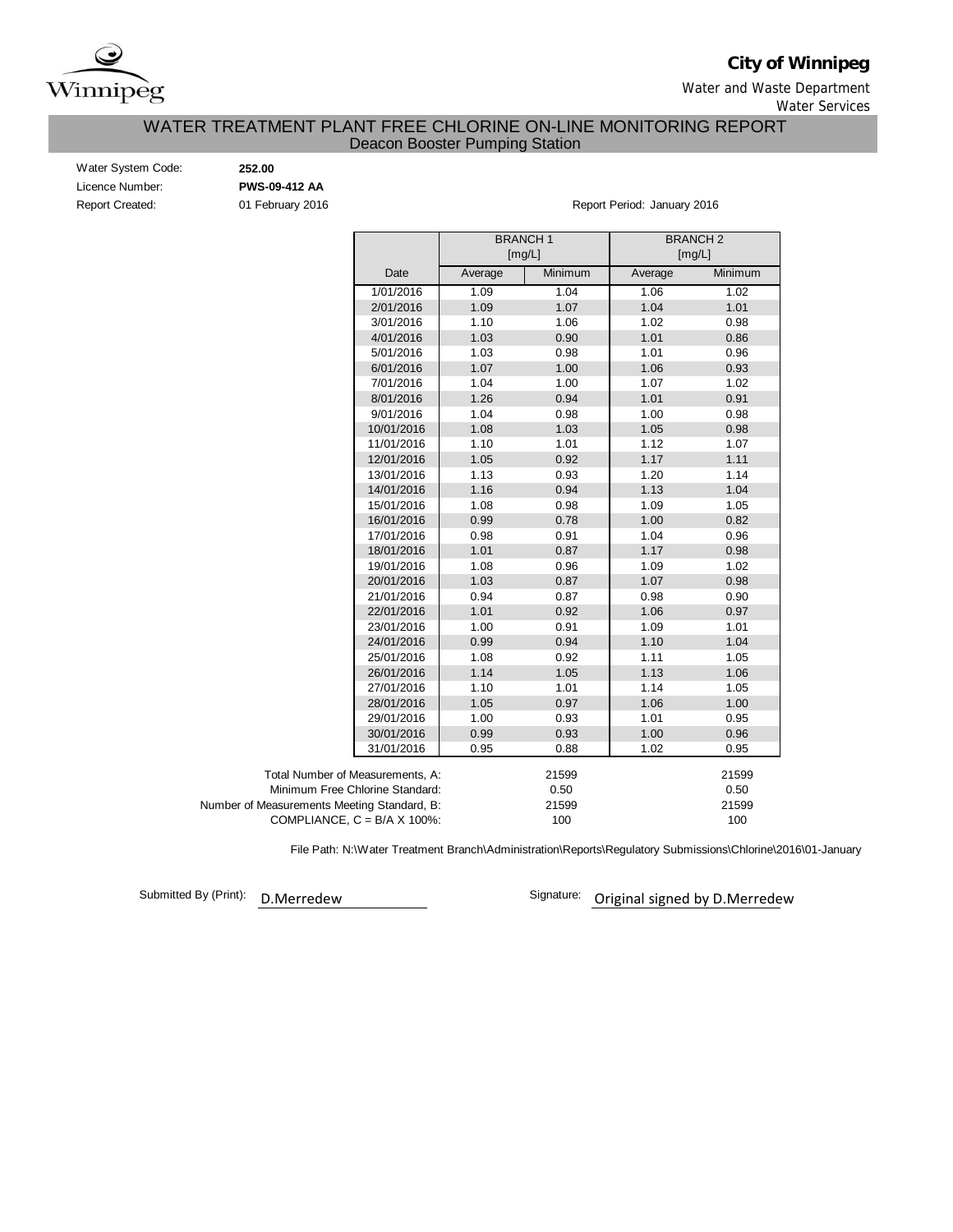| $\rightarrow$ Winnipeg |
|------------------------|
|                        |

### CITY OF WINNIPEG WATER AND WASTE DEPARTMENT ENVIRONMENTAL STANDARDS DIVISION

|                                                   | WATER TREATMENT PLANT CHLORINE GRAB MONITORING REPORT |                                                                                           |                                 |                      |                                 |           |  |  |  |  |  |  |  |  |
|---------------------------------------------------|-------------------------------------------------------|-------------------------------------------------------------------------------------------|---------------------------------|----------------------|---------------------------------|-----------|--|--|--|--|--|--|--|--|
| Water System Code: 252.00                         |                                                       | <b>Deacon Booster Pumping Station Branch 1</b><br>Deacon Booster Pumping Station Branch 2 |                                 |                      |                                 |           |  |  |  |  |  |  |  |  |
| Licence No. PWS-09-412 AA                         |                                                       |                                                                                           |                                 |                      |                                 |           |  |  |  |  |  |  |  |  |
| <b>Date</b>                                       |                                                       | Free Chlorine (mg/L)                                                                      | <b>Total Chlorine</b><br>(mg/L) | Free Chlorine (mg/L) | <b>Total Chlorine</b><br>(mg/L) |           |  |  |  |  |  |  |  |  |
|                                                   | Analyser                                              | Grab                                                                                      | Grab                            | Analyser             | Grab                            | Grab      |  |  |  |  |  |  |  |  |
| 01-Jan-2016                                       | 1.13                                                  | 1.11                                                                                      | 1.30                            | 1.08                 | 1.09                            | 1.25      |  |  |  |  |  |  |  |  |
| 02-Jan-2016                                       | <b>NS</b>                                             | <b>NS</b>                                                                                 | <b>NS</b>                       | <b>NS</b>            | <b>NS</b>                       | <b>NS</b> |  |  |  |  |  |  |  |  |
| 03-Jan-2016                                       | <b>NS</b>                                             | <b>NS</b>                                                                                 | <b>NS</b>                       | <b>NS</b>            | <b>NS</b>                       | <b>NS</b> |  |  |  |  |  |  |  |  |
| 04-Jan-2016                                       | 1.06                                                  | 1.06                                                                                      | 1.26                            | 1.05                 | 1.09                            | 1.26      |  |  |  |  |  |  |  |  |
| 05-Jan-2016                                       | 1.05                                                  | 1.11                                                                                      | 1.26                            | 1.07                 | 1.05                            | 1.24      |  |  |  |  |  |  |  |  |
| 06-Jan-2016                                       | 1.00                                                  | 1.09                                                                                      | 1.25                            | 1.07                 | 1.21                            | 1.36      |  |  |  |  |  |  |  |  |
| 07-Jan-2016                                       | 1.05                                                  | 1.05                                                                                      | 1.23                            | 1.09                 | 1.16                            | 1.36      |  |  |  |  |  |  |  |  |
| 08-Jan-2016                                       | 1.01                                                  | 1.07                                                                                      | 1.21                            | 1.02                 | 1.11                            | 1.27      |  |  |  |  |  |  |  |  |
| 09-Jan-2016                                       | <b>NS</b>                                             | <b>NS</b>                                                                                 | <b>NS</b>                       | <b>NS</b>            | <b>NS</b>                       | <b>NS</b> |  |  |  |  |  |  |  |  |
| 10-Jan-2016                                       | <b>NS</b>                                             | <b>NS</b>                                                                                 | <b>NS</b>                       | <b>NS</b>            | <b>NS</b>                       | <b>NS</b> |  |  |  |  |  |  |  |  |
| 11-Jan-2016                                       | 1.17                                                  | 1.26                                                                                      | 1.39                            | 1.10                 | 1.18                            | 1.30      |  |  |  |  |  |  |  |  |
| 12-Jan-2016                                       | 1.06                                                  | 1.12                                                                                      | 1.28                            | 1.21                 | 1.21                            | 1.38      |  |  |  |  |  |  |  |  |
| 13-Jan-2016                                       | O/L                                                   | 1.02                                                                                      | 1.18                            | 1.15                 | 1.08                            | 1.30      |  |  |  |  |  |  |  |  |
| 14-Jan-2016                                       | O/L                                                   | 1.02                                                                                      | 1.21                            | 1.15                 | 1.12                            | 1.31      |  |  |  |  |  |  |  |  |
| 15-Jan-2016                                       | 1.09                                                  | 1.09                                                                                      | 1.24                            | 1.13                 | 1.13                            | 1.30      |  |  |  |  |  |  |  |  |
| 16-Jan-2016                                       | <b>NS</b>                                             | <b>NS</b>                                                                                 | <b>NS</b>                       | <b>NS</b>            | <b>NS</b>                       | <b>NS</b> |  |  |  |  |  |  |  |  |
| 17-Jan-2016                                       | <b>NS</b>                                             | <b>NS</b>                                                                                 | <b>NS</b>                       | <b>NS</b>            | <b>NS</b>                       | <b>NS</b> |  |  |  |  |  |  |  |  |
| 18-Jan-2016                                       | 1.00                                                  | 1.00                                                                                      | 1.22                            | 1.08                 | 1.13                            | 1.31      |  |  |  |  |  |  |  |  |
| 19-Jan-2016                                       | 1.11                                                  | 1.11                                                                                      | 1.36                            | 1.13                 | 1.14                            | 1.39      |  |  |  |  |  |  |  |  |
| 20-Jan-2016                                       | 1.07                                                  | 1.20                                                                                      | 1.34                            | 1.11                 | 1.21                            | 1.33      |  |  |  |  |  |  |  |  |
| 21-Jan-2016                                       | 0.88                                                  | 0.97                                                                                      | 1.12                            | 0.91                 | 0.99                            | 1.18      |  |  |  |  |  |  |  |  |
| 22-Jan-2016                                       | 1.03                                                  | 1.08                                                                                      | 1.26                            | 1.05                 | 1.07                            | 1.26      |  |  |  |  |  |  |  |  |
| 23-Jan-2016                                       | <b>NS</b>                                             | <b>NS</b>                                                                                 | <b>NS</b>                       | <b>NS</b>            | <b>NS</b>                       | NS        |  |  |  |  |  |  |  |  |
| 24-Jan-2016                                       | <b>NS</b>                                             | <b>NS</b>                                                                                 | <b>NS</b>                       | <b>NS</b>            | <b>NS</b>                       | <b>NS</b> |  |  |  |  |  |  |  |  |
| 25-Jan-2016                                       | 1.06                                                  | 1.11                                                                                      | 1.29                            | 1.12                 | 1.12                            | 1.36      |  |  |  |  |  |  |  |  |
| 26-Jan-2016                                       | 1.16                                                  | 1.08                                                                                      | 1.36                            | 1.17                 | 1.24                            | 1.41      |  |  |  |  |  |  |  |  |
| 27-Jan-2016                                       | 1.09                                                  | 1.20                                                                                      | 1.33                            | 1.12                 | 1.13                            | 1.28      |  |  |  |  |  |  |  |  |
| 28-Jan-2016                                       | 1.06                                                  | 1.18                                                                                      | 1.30                            | 1.07                 | 1.13                            | 1.26      |  |  |  |  |  |  |  |  |
| 29-Jan-2016                                       | 1.01                                                  | 1.16                                                                                      | 1.28                            | 1.02                 | 1.07                            | 1.24      |  |  |  |  |  |  |  |  |
| 30-Jan-2016                                       | $_{\rm NS}$                                           | NS                                                                                        | ${\sf NS}$                      | ${\sf NS}$           | <b>NS</b>                       | <b>NS</b> |  |  |  |  |  |  |  |  |
| 31-Jan-2016                                       | NS                                                    | <b>NS</b>                                                                                 | <b>NS</b>                       | NS                   | $_{\rm NS}$                     | <b>NS</b> |  |  |  |  |  |  |  |  |
| Total number of measurements taken, A:            |                                                       | 21                                                                                        |                                 |                      | 21                              |           |  |  |  |  |  |  |  |  |
| Chlorine Standard for Monitoring Location (mg/L): |                                                       | 0.50                                                                                      |                                 |                      | 0.50                            |           |  |  |  |  |  |  |  |  |
| Number of measurements meeting standard, B:       |                                                       | 21                                                                                        |                                 |                      | 21                              |           |  |  |  |  |  |  |  |  |
| Compliance with Chlorine Standard, C= B/A X 100%: |                                                       | 100%                                                                                      |                                 |                      | 100%                            |           |  |  |  |  |  |  |  |  |

NS: No Sample NA: Not Analyzed OL: Off-Line

The free chlorine for DBPS I analyser on January 13 and 14 was recorded as offline due to maintenance.

| ∴om<br>.nment• | …omniled Bv<br>Renort | mchenko |
|----------------|-----------------------|---------|
| -----<br>.     |                       |         |

**Approved in LIMS By:**

**C.Diduck**

*Printed From : N:\WQ Data\Routine Water Quality\2015\Chlorine.xls* **Date Approved:** File: WQR3

**3-Feb-16**